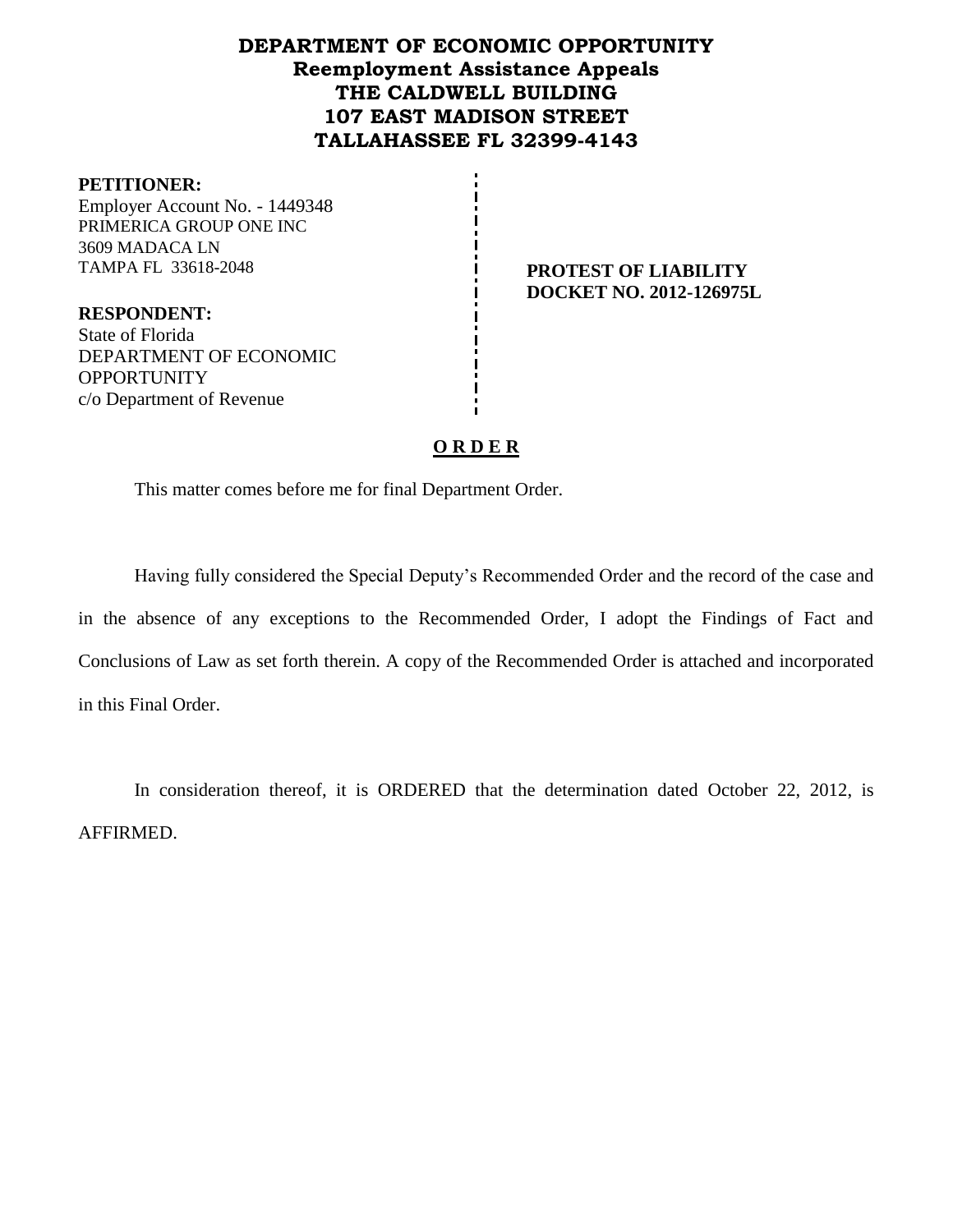#### **JUDICIAL REVIEW**

Any request for judicial review must be initiated within 30 days of the date the Order was filed. Judicial review is commenced by filing one copy of a *Notice of Appeal* with the DEPARTMENT OF ECONOMIC OPPORTUNITY at the address shown at the top of this Order and a second copy, with filing fees prescribed by law, with the appropriate District Court of Appeal. It is the responsibility of the party appealing to the Court to prepare a transcript of the record. If no court reporter was at the hearing, the transcript must be prepared from a copy of the Special Deputy's hearing recording, which may be requested from the Office of Appeals.

Cualquier solicitud para revisión judicial debe ser iniciada dentro de los 30 días a partir de la fecha en que la Orden fue registrada. La revisión judicial se comienza al registrar una copia de un *Aviso de Apelación* con la Agencia para la Innovación de la Fuerza Laboral [*DEPARTMENT OF ECONOMIC OPPORTUNITY]* en la dirección que aparece en la parte superior de este *Orden* y una segunda copia, con los honorarios de registro prescritos por la ley, con el Tribunal Distrital de Apelaciones pertinente. Es la responsabilidad de la parte apelando al tribunal la de preparar una transcripción del registro. Si en la audiencia no se encontraba ningún estenógrafo registrado en los tribunales, la transcripción debe ser preparada de una copia de la grabación de la audiencia del Delegado Especial [*Special Deputy*], la cual puede ser solicitada de la Oficina de Apelaciones.

Nenpòt demann pou yon revizyon jiridik fèt pou l kòmanse lan yon peryòd 30 jou apati de dat ke Lòd la te depoze a. Revizyon jiridik la kòmanse avèk depo yon kopi yon *Avi Dapèl* ki voye bay DEPARTMENT OF ECONOMIC OPPORTUNITY lan nan adrès ki parèt pi wo a, lan tèt *Lòd* sa a e yon dezyèm kopi, avèk frè depo ki preskri pa lalwa, bay Kou Dapèl Distrik apwopriye a. Se responsabilite pati k ap prezante apèl la bay Tribinal la pou l prepare yon kopi dosye a. Si pa te gen yon stenograf lan seyans lan, kopi a fèt pou l prepare apati de kopi anrejistreman seyans lan ke Adjwen Spesyal la te fè a, e ke w ka mande Biwo Dapèl la voye pou ou.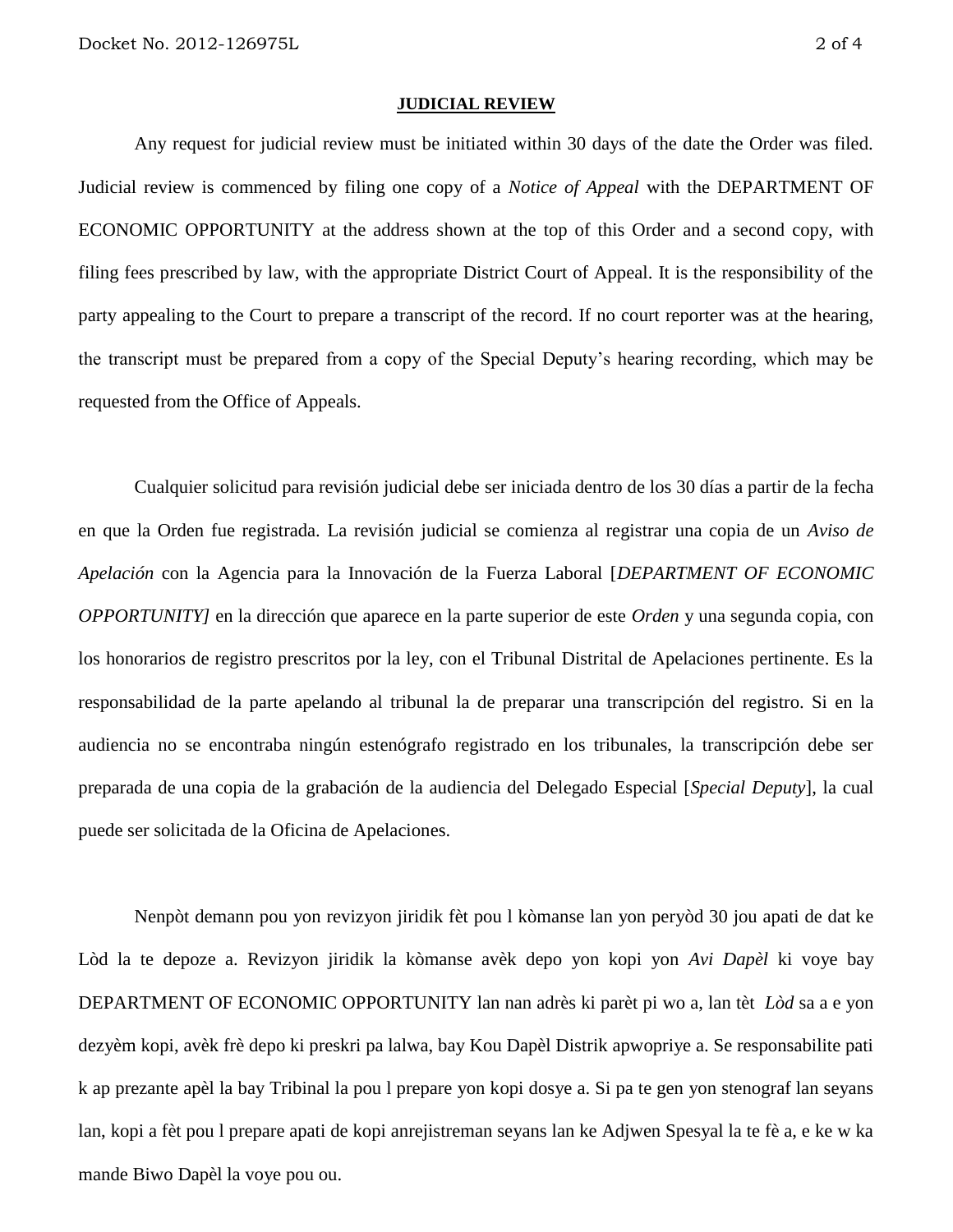DONE and ORDERED at Tallahassee, Florida, this \_\_\_\_\_\_\_ day of **August, 2013**.



Altemese Smith, Bureau Chief, Reemployment Assistance Program DEPARTMENT OF ECONOMIC OPPORTUNITY

FILED ON THIS DATE PURSUANT TO § 120.52, FLORIDA STATUTES, WITH THE DESIGNATED DEPARTMENT CLERK, RECEIPT OF WHICH IS HEREBY ACKNOWLEDGED.

 $\overline{\phantom{a}}$  ,  $\overline{\phantom{a}}$  ,  $\overline{\phantom{a}}$  ,  $\overline{\phantom{a}}$  ,  $\overline{\phantom{a}}$  ,  $\overline{\phantom{a}}$  ,  $\overline{\phantom{a}}$  ,  $\overline{\phantom{a}}$  ,  $\overline{\phantom{a}}$  ,  $\overline{\phantom{a}}$  ,  $\overline{\phantom{a}}$  ,  $\overline{\phantom{a}}$  ,  $\overline{\phantom{a}}$  ,  $\overline{\phantom{a}}$  ,  $\overline{\phantom{a}}$  ,  $\overline{\phantom{a}}$ DEPUTY CLERK DATE

### **CERTIFICATE OF SERVICE**

**I HEREBY CERTIFY that true and correct copies of the foregoing Final Order have been furnished to the persons listed below in the manner described, on the \_\_\_\_\_\_\_ day of August, 2013**.

Shenux D.F

SHANEDRA Y. BARNES, Special Deputy Clerk DEPARTMENT OF ECONOMIC **OPPORTUNITY** Reemployment Assistance Appeals 107 EAST MADISON STREET TALLAHASSEE FL 32399-4143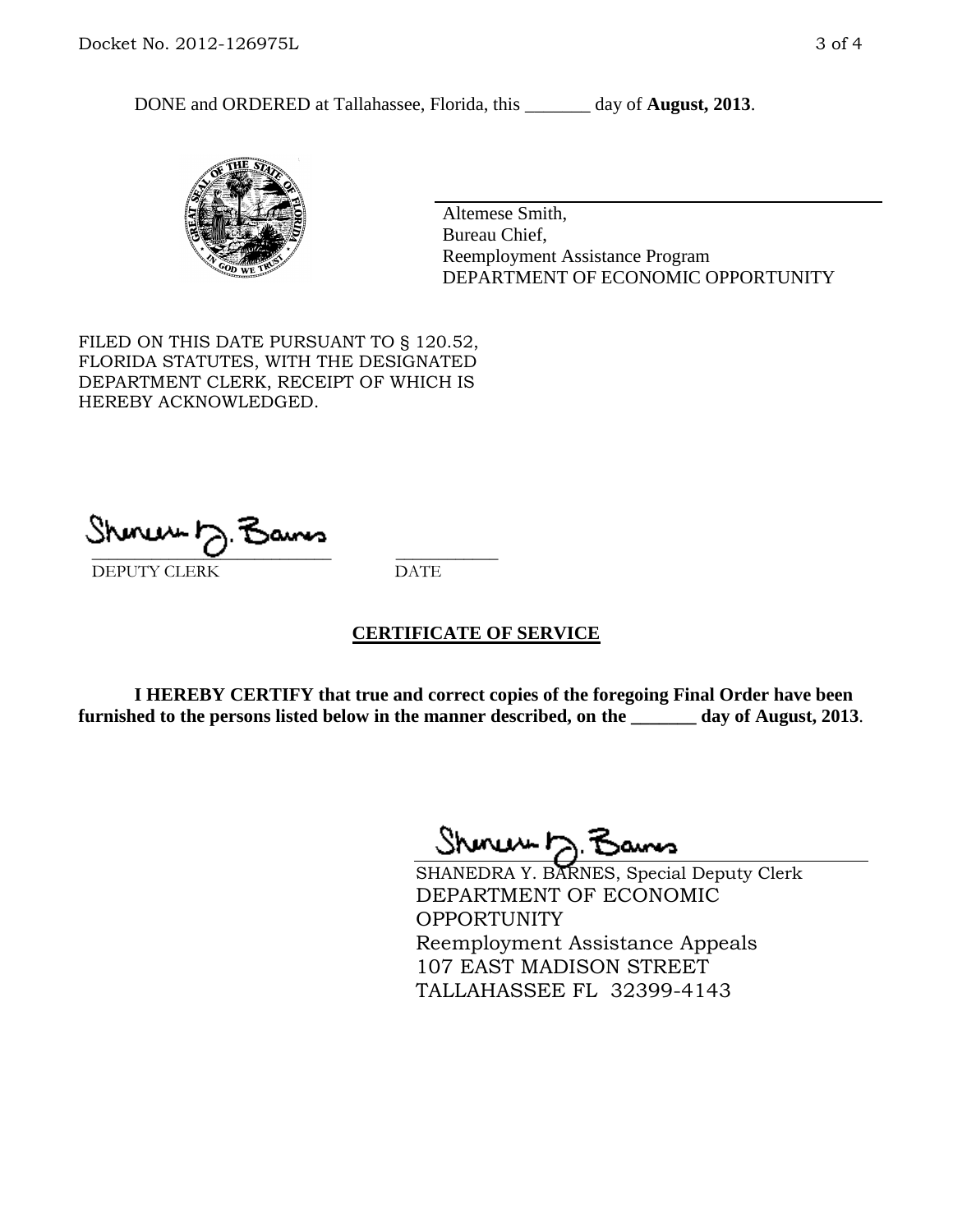Docket No. 2012-126975L 4 of 4

By U.S. Mail:

PRIMERICA GROUP ONE INC 3609 MADACA LN TAMPA FL 33618-2048

#### STEVEN L POPOWIECKI 38041 12TH AVE ZEPHYRHILLS FL 33542

DEPARTMENT OF REVENUE ATTN: JODY BURKE - CCOC #1-4866 5050 WEST TENNESSEE STREET TALLAHASSEE FL 32399

MICHEAL J RUDICELL 4309 B SPANISH TRAIL ROAD PENSACOLA FL 32504

JEFFREY WILCOX 3700 BANK OF AMERICA PLAZA 101 EAST KENNEDY BLVD TAMPA FL 33602

DEPARTMENT OF REVENUE ATTN: MYRA TAYLOR PO BOX 6417 TALLAHASSEE FL 32314-6417

State of Florida DEPARTMENT OF ECONOMIC OPPORTUNITY c/o Department of Revenue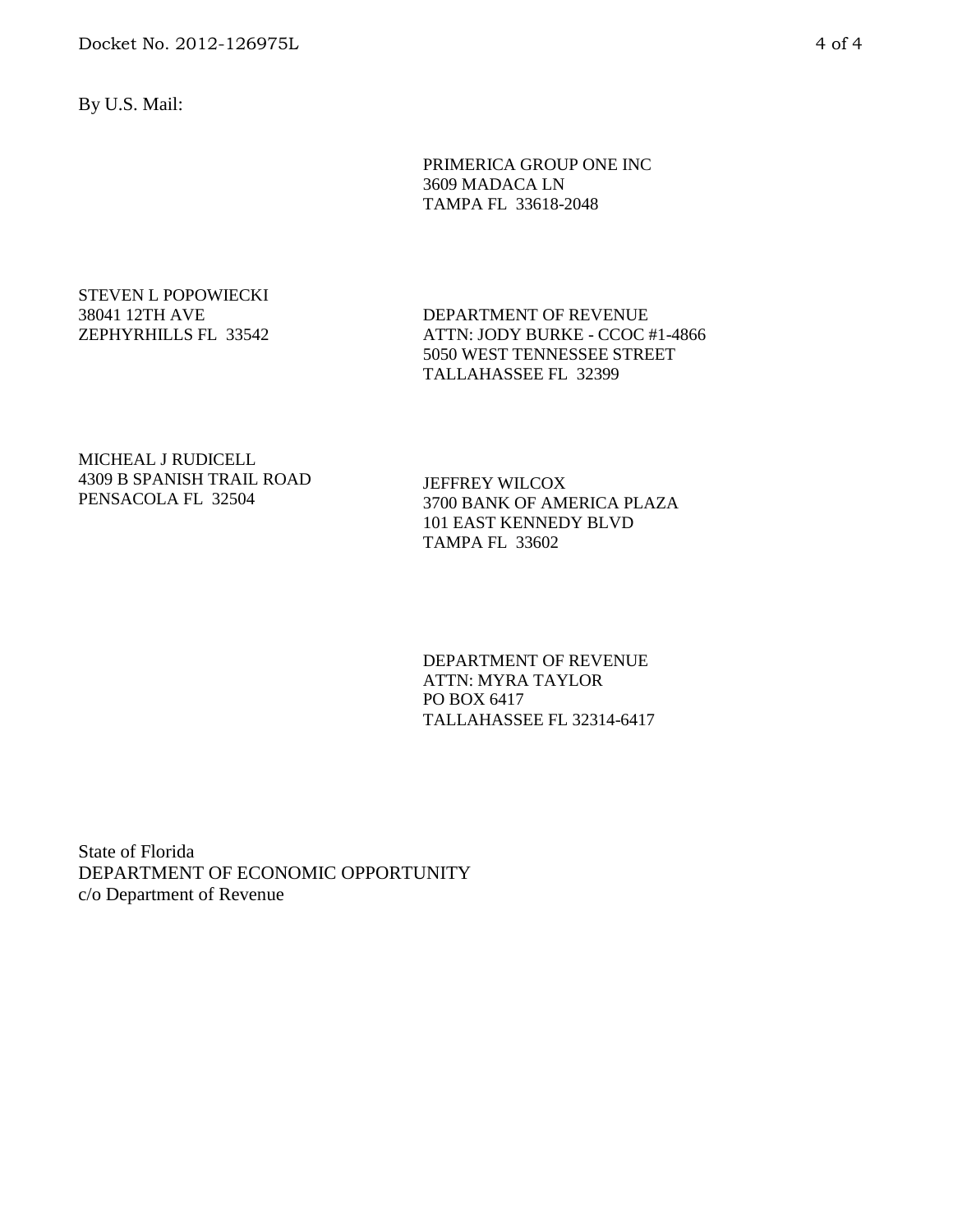## **DEPARTMENT OF ECONOMIC OPPORTUNITY Reemployment Assistance Appeals**

MSC 347 CALDWELL BUILDING 107 EAST MADISON STREET TALLAHASSEE FL 32399-4143

| <b>PETITIONER:</b>             |      |
|--------------------------------|------|
| Employer Account No. - 1449348 |      |
| PRIMERICA GROUP ONE INC        |      |
| 3609 MADACA LN                 |      |
| TAMPA FL 33618-2048            |      |
|                                |      |
|                                | PRO' |
|                                | DOC  |
| <b>RESPONDENT:</b>             |      |
| State of Florida               |      |
| DEPARTMENT OF ECONOMIC         |      |
| <b>OPPORTUNITY</b>             |      |
| c/o Department of Revenue      |      |

## **PROTEST OF LIABILITY EXET NO. 2012-126975L**

# **RECOMMENDED ORDER OF SPECIAL DEPUTY**

 $\mathbf{I}$ 

TO: Altemese Smith, Bureau Chief, Reemployment Assistance Program DEPARTMENT OF ECONOMIC OPPORTUNITY

This matter comes before the undersigned Special Deputy pursuant to the Petitioner's protest of the Respondent's determination dated October 22, 2012.

After due notice to the parties, a telephone hearing was held on June 10, 2013. The Petitioner was represented by its attorney. The Petitioner's president and the Petitioner's Controller testified as witnesses. The Respondent, represented by a Department of Revenue Tax Specialist II, appeared and testified. The Joined Party, represented by his attorney, appeared and testified.

The record of the case, including the recording of the hearing and any exhibits submitted in evidence, is herewith transmitted. Proposed Findings of Fact and Conclusions of Law were timely received from the Joined Party.

### **Issue:**

Whether services performed for the Petitioner by the Joined Party constitute insured employment, and if so, the effective date of liability, pursuant to Section 443.036(19), 443.036(21); 443.1216, Florida Statutes.

### **Findings of Fact:**

1. The Petitioner, Primerica Group One, Inc., is a corporation which operates a business as a commercial real estate broker and developer. The Petitioner's primary business function is finding properties for development by the Petitioner's clients, most of which are retail businesses.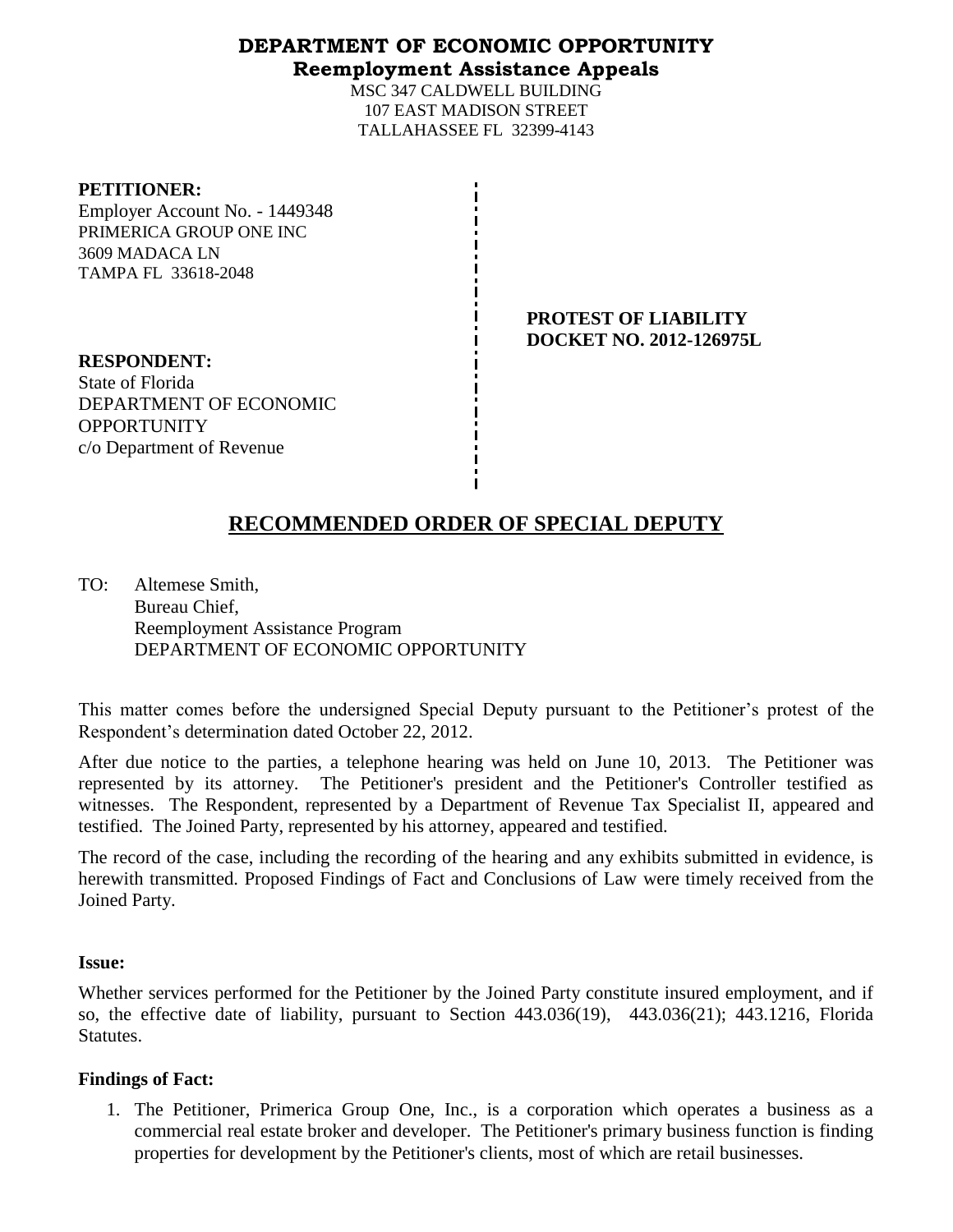- 2. Over the last fifteen years the Petitioner has used the services of individuals with active commercial real estate licenses to locate construction sites and properties for purchase by the Petitioner's clients. The Petitioner refers to those individuals as site selectors. The Petitioner has classified most of the site selectors as independent contractors.
- 3. The Joined Party worked as an independent real estate agent while attending college. In approximately 2004 the Joined Party was just out of school and had an active commercial real estate license. The Joined Party was offered an independent contractor position with the Petitioner as a site selector and he accepted. The Joined Party performed services for the Petitioner as an independent contractor site selector for approximately one and one-half years. In approximately 2006 the Joined Party was offered an opportunity to return to work for the Petitioner as an independent contractor site selector. The Joined Party did not believe that he was truly an independent contractor during the previous period of work and he declined the Petitioner's offer. After the Joined Party declined the offer of work the Petitioner offered the Joined Party an opportunity to perform the site selection work for the Petitioner as an employee. The Joined Party accepted the offer of employment and worked for the Petitioner until late 2007 or early 2008.
- 4. In early 2011 the Petitioner offered the Joined Party an opportunity to perform services for the Petitioner as an independent contractor site selector and provided the Joined Party with an *Independent Contractor Agreement.* On February 2, 2011, the Joined Party declined the Petitioner's offer of work as an independent contractor in writing stating, among other things, that the position requires significantly more duties and time than the typical independent contractor real estate broker position, that the position requires employee duties such as research, due diligence, project management, and that the position requires fiduciary and commitment loyalties that are not typical of an independent contractor who has the flexibility to do business with others. The Joined Party advised the Petitioner that he was not willing to work on a commission basis while being responsible for business expenses because the expenses can be high and the deals take a very long time to close. The Petitioner's president responded on February 2, 2011, stating "I would like to see your model. Lets do this…try a probationary period for 90 days I provide for a draw of \$3000/mo no loan. I advance against out of town expenses, you pay your own expenses for day turnaround trips. After 90 we enter into an agreement long term or you leave. Anything we/you generate in the 90 belongs to Primerica of which you participate in the commission. That's the best I can do…yes you have to generate the business if you do not feel it can happen then you are right this is not the place for you. Let me know - today." The Joined Party accepted the Petitioner's offer and believed that he was hired to be an employee of the Petitioner.
- 5. The Petitioner provided the Joined Party with an office at the Petitioner's location and provided all equipment and supplies that were needed to perform the work. The Petitioner provided the Joined Party with business cards bearing the Petitioner's name and logo, the Petitioner's business address, the Petitioner's telephone number, the Petitioner's fax number, the Joined Party's name and title of Site Selection & Acquisitions, and the Joined Party's cell telephone number. The Joined Party was required to submit a monthly expense account for reimbursement. The Joined Party included all business expenses on the expense report, not just out of town travel expenses. The Petitioner reimbursed the Joined Party for all of the submitted business expenses. The Joined Party did not have any unreimbursed business expenses.
- 6. The Joined Party was required to personally perform the work. He was not allowed to hire others to perform the work for him. The Joined Party was not allowed to perform services for other real estate companies.
- 7. The Joined Party was told by the Petitioner's president that he was required to work full time for the Petitioner, Monday through Friday. During some weeks the Joined Party was required to come in to the Petitioner's office during the weekend to meet with the Petitioner's president. The Joined Party was required to complete a weekly report each Friday using a format developed by the Petitioner. The Joined Party was required to attend a staff meeting each Monday morning.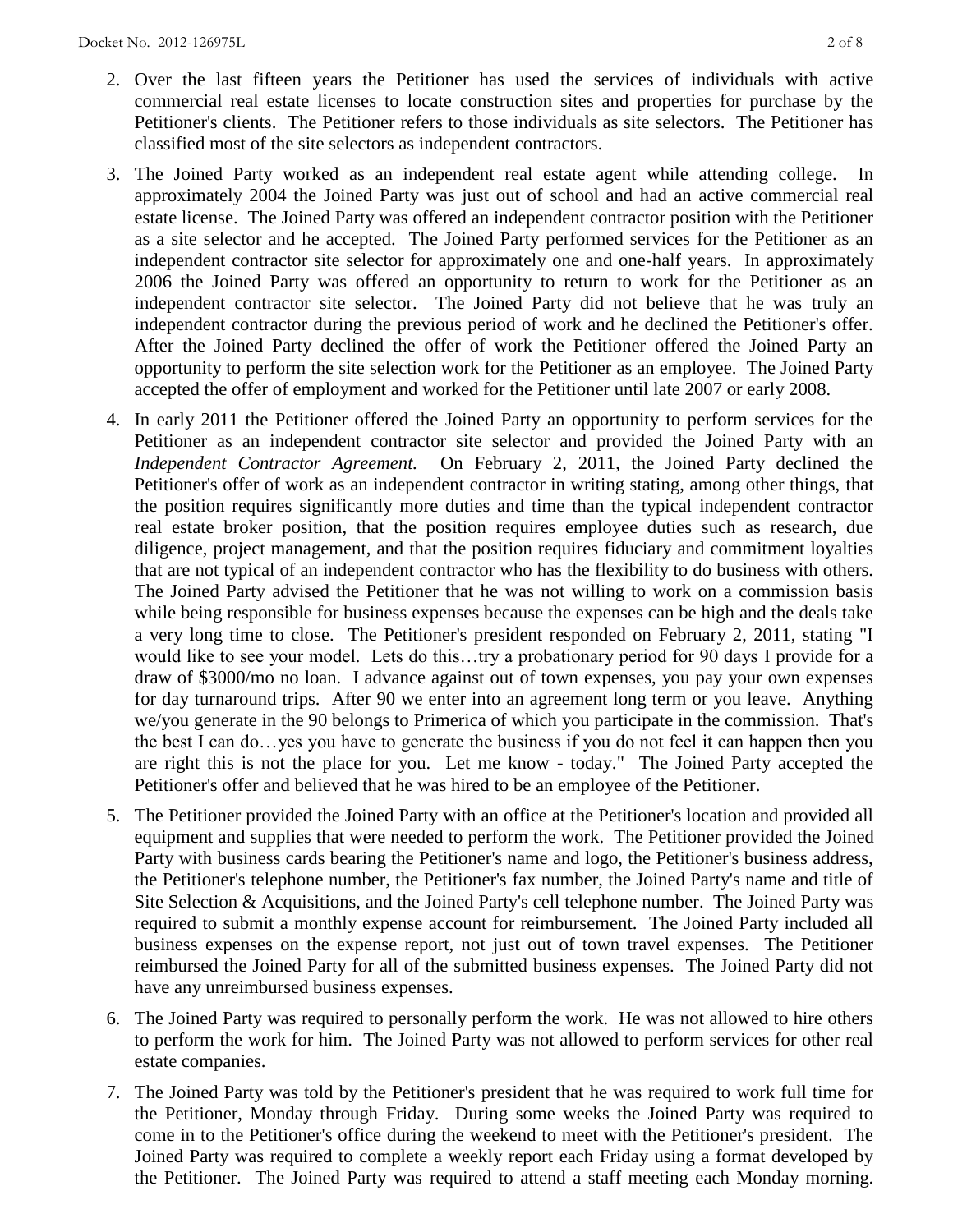The Petitioner's president "micro managed" the Joined Party and told him when to work and how to perform the work. On occasion the Petitioner's president traveled with the Joined Party to meet with clients. The Petitioner's president constantly threatened the Joined Party that if he did not perform the work to the president's satisfaction, the Joined Party would be let go.

- 8. The Petitioner paid the Joined Party bi-weekly at the rate of \$3000 per month. Although the Petitioner referred to the Joined Party's pay as an advance or draw against commissions, the Joined Party was not required to repay any draws in excess of the earned commissions. The Petitioner also considered the payments to the Joined Party for expenses to be draws against commissions. The Joined Party was not required to repay any excess expense payments that were not covered by earned commissions. The Petitioner did not withhold any payroll taxes from the pay and did not provide any fringe benefits such as health insurance or paid vacations.
- 9. After the ninety day probation period the Petitioner and the Joined Party did not enter into any written agreement or contract. The Joined Party continued working under the same terms and conditions.
- 10. In October 2011 the Joined Party was recuperating at home from surgery and was not able to perform services for the Petitioner while recuperating. The Petitioner did not pay the bi-weekly draws to the Joined Party during the period of recuperation. The Joined Party was offered an opportunity to perform some research work for another company. It was the Joined Party's belief that the work would be performed as an independent contractor. The Joined Party advised the Petitioner that the work would not interfere with his work with the Petitioner and requested permission for the Petitioner to allow him to perform the "part time 2nd job." Permission was granted by the Petitioner. The Joined Party was mistaken in his belief that the work would be performed as an independent contractor. At the end of 2011 the Joined Party received a Form W-2 reporting wages of \$951.50 from the second job.
- 11. The Joined Party's work performed for the Petitioner during 2011 resulted in one commission in the amount of \$2,000. The Petitioner retained the earned commission which was used by the Petitioner to offset the draws which were paid to the Joined Party. At the end of 2011 the Petitioner provided a Form 1099-MISC reporting \$2,000 of compensation paid to the Joined Party.
- 12. In January 2012 the Petitioner agreed to pay the Joined Party a \$5,000 bonus or "consideration payment" for facilitating the execution of an amendment to a declaration which was required to allow a housing authority to develop an affordable housing residential project. The \$5,000 was paid to the Joined Party by the Petitioner in addition to the bi-weekly draws. The \$5,000 was not considered to be a commission and was not used to offset a portion of the draws which the Joined Party had received from the Petitioner.
- 13. During 2012 the Petitioner and the Joined Party continued to attempt to negotiate an independent contractor agreement that was acceptable to both parties. In June 2012 the Petitioner offered an independent contractor agreement to the Joined Party which included an increase in the draw from \$3,000 per month to \$4,166 per month. The Joined Party rejected the new independent contractor agreement.
- 14. Either party had the right to terminate the relationship at any time without incurring liability for breach of contract. The Petitioner terminated the Joined Party following a staff meeting on or about August 28, 2012.
- 15. The Joined Party did not earn any commissions during 2012.
- 16. The Joined Party filed a claim for unemployment compensation benefits, now known as reemployment assistance benefits, effective September 2, 2012. When the Joined Party did not receive credit for any earnings with the Petitioner a *Request for Reconsideration of Monetary Determination* was filed and an investigation was assigned to the Department of Revenue to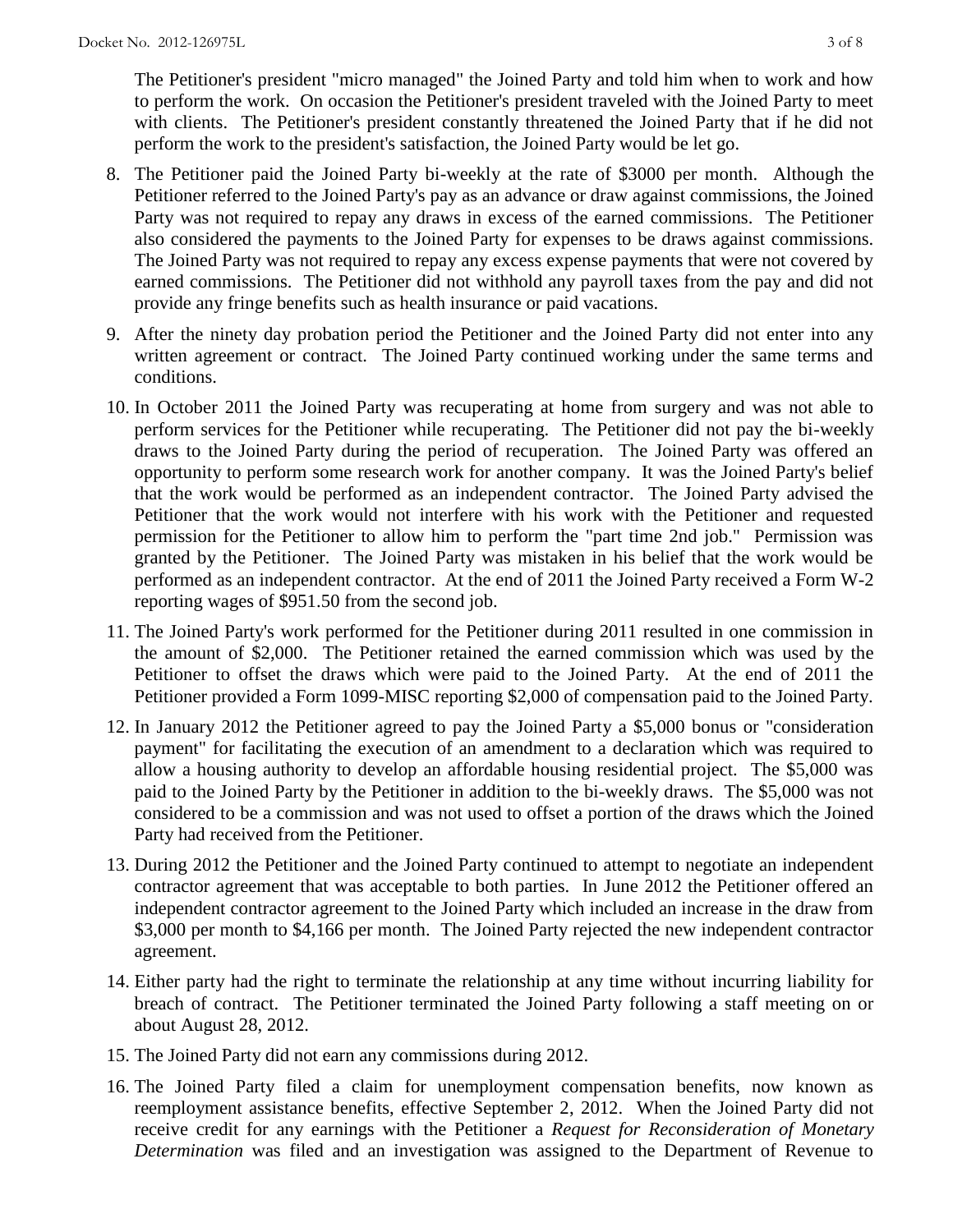determine if the Joined Party performed services for the Petitioner as an employee or as an independent contractor.

- 17. On October 22, 2012, the Department of Revenue issued a determination holding that the Joined Party was the Petitioner's employee while performing services as a site selector retroactive to February 3, 2011. The Petitioner filed a timely protest.
- 18. After the Petitioner received the October 22, 2012, determination the Petitioner reported the draws paid to the Joined Party during 2011 and 2012 to the Internal Revenue Service on Form W-2 as wages paid in 2012 in the amount of \$52,500. Although the Petitioner had not withheld any payroll taxes from the Joined Party's earnings during 2011 or 2012, the Petitioner prepared the W-2 to reflect that Social Security and Medicare taxes had been withheld.

### **Conclusions of Law:**

- 19. The issue in this case, whether services performed for the Petitioner by the Joined Party constitute employment subject to the Florida Reemployment Assistance Program Law, is governed by Chapter 443, Florida Statutes. Section 443.1216(1)(a)2., Florida Statutes, provides that employment subject to the chapter includes service performed by individuals under the usual common law rules applicable in determining an employer-employee relationship.
- 20. The Supreme Court of the United States held that the term "usual common law rules" is to be used in a generic sense to mean the "standards developed by the courts through the years of adjudication." United States v. W.M. Webb, Inc., 397 U.S. 179 (1970).
- 21. The Supreme Court of Florida adopted and approved the tests in 1 Restatement of Law, Agency 2d Section 220 (1958), for use to determine if an employment relationship exists. See Cantor v. Cochran, 184 So.2d 173 (Fla. 1966); Miami Herald Publishing Co. v. Kendall, 88 So.2d 276 (Fla. 1956); Magarian v. Southern Fruit Distributors, 1 So.2d 858 (Fla. 1941); see also Kane Furniture Corp. v. R. Miranda, 506 So.2d 1061 (Fla. 2d DCA 1987). In Brayshaw v. Agency for Workforce Innovation, et al; 58 So.3d 301 (Fla. 1st DCA 2011) the court stated that the statute does not refer to other rules or factors for determining the employment relationship and, therefore, the Department is limited to applying only Florida common law in determining the nature of an employment relationship.
- 22. Restatement of Law is a publication, prepared under the auspices of the American Law Institute, which explains the meaning of the law with regard to various court rulings. The Restatement sets forth a nonexclusive list of factors that are to be considered when judging whether a relationship is an employment relationship or an independent contractor relationship.
- 23. 1 Restatement of Law, Agency 2d Section 220 (1958) provides:
	- (1) A servant is a person employed to perform services for another and who, in the performance of the services, is subject to the other's control or right of control.
	- (2) The following matters of fact, among others, are to be considered:
		- (a) the extent of control which, by the agreement, the business may exercise over the details of the work;
		- (b) whether or not the one employed is engaged in a distinct occupation or business;
		- (c) the kind of occupation, with reference to whether, in the locality, the work is usually done under the direction of the employer or by a specialist without supervision;
		- (d) the skill required in the particular occupation;
		- (e) whether the employer or the worker supplies the instrumentalities, tools, and the place of work for the person doing the work;
		- (f) the length of time for which the person is employed;
		- $(g)$  the method of payment, whether by the time or by the job;
		- (h) whether or not the work is a part of the regular business of the employer;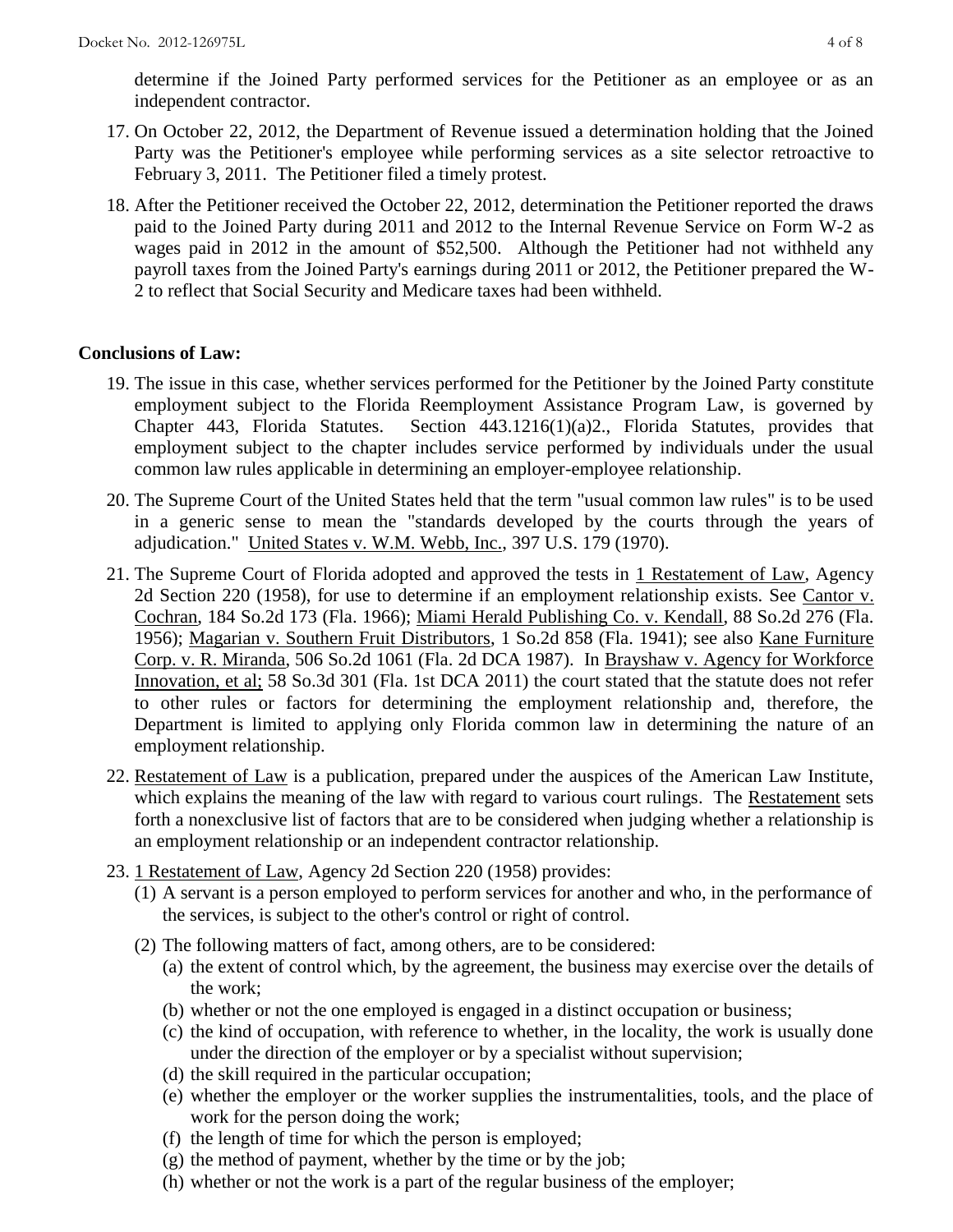- (i) whether or not the parties believe they are creating the relation of master and servant;
- (j) whether the principal is or is not in business.
- 24. Comments in the Restatement explain that the word "servant" does not exclusively connote manual labor, and the word "employee" has largely replaced "servant" in statutes dealing with various aspects of the working relationship between two parties.
- 25. In Department of Health and Rehabilitative Services v. Department of Labor & Employment Security, 472 So.2d 1284 (Fla. 1<sup>st</sup> DCA 1985) the court confirmed that the factors listed in the Restatement are the proper factors to be considered in determining whether an employer-employee relationship exists. However, in citing La Grande v. B&L Services, Inc., 432 So.2d 1364, 1366 (Fla. 1st DCA 1983), the court acknowledged that the question of whether a person is properly classified an employee or an independent contractor often can not be answered by reference to "hard and fast" rules, but rather must be addressed on a case-by-case basis.
- 26. In early 2011 the Petitioner offered the Joined Party the opportunity to perform services for the Petitioner under the classification of independent contractor. The Joined Party rejected that offer while explaining that his reasons for rejecting the offer were that the position requires significantly more duties and time than the typical independent contractor real estate broker position, that the position requires employee duties such as research, due diligence, and project management, and that the position requires fiduciary and commitment loyalties that are not typical of an independent contractor who has the flexibility to do business with others. In spite of the Joined Party's rejection of the independent contractor offer, the Petitioner verbally offered the Joined Party an opportunity to work for the Petitioner on a ninety day probationary basis while being paid a guaranteed stipend. Although there was no formal written agreement it was the Joined Party's belief that it was an offer of employment and the Joined Party accepted.
- 27. In Keith v. News & Sun Sentinel Co., 667 So.2d 167 (Fla. 1995) the Court held that in determining the status of a working relationship, the agreement between the parties should be examined if there is one. In providing guidance on how to proceed absent an express agreement the Court stated "In the event that there is no express agreement and the intent of the parties can not be otherwise determined, courts must resort to a fact specific analysis under the Restatement based on the actual practice of the parties."
- 28. The Petitioner's primary business is locating properties for purchase by the Petitioner's clients. The Joined Party was engaged by the Petitioner to locate those properties. The work performed by the Joined Party was not separate and distinct from the Petitioner's business but was an integral and necessary part of the business.
- 29. The Petitioner provided the Joined Party with an office and all equipment and supplies that were needed to perform the work. The Petitioner provided the Joined Party with an expense account and reimbursed the Joined Party for all business and travel expenses. The Joined Party did not have any investment in a business and was not at risk of suffering a financial loss from performing services for the Petitioner.
- 30. The Joined Party was required to have a commercial real estate license in order to perform the work for the Petitioner. Thus, the Joined Party was required to have some special knowledge. Although the humblest labor can be independently contracted and the most highly trained artisan can be an employee, see Farmers and Merchants Bank v. Vocelle, 106 So.2d 92 (Fla. 1<sup>st</sup> DCA 1958), the greater the skill or special knowledge required to perform the work, the more likely the relationship will be found to be one of independent contractor. Florida Gulf Coast Symphony v. Florida Department of Labor & Employment Sec., 386 So.2d 259 (Fla. 2d DCA 1980)
- 31. The Joined Party was paid a guaranteed draw against commissions each month. If the Joined Party did not earn commissions he was not required to repay the draw. In the absence of a specific undertaking to repay the amount of a draw against commission the draw is considered as a plain and simple salary. Lester v. Kahn-McKnight Company, Inc., 521 So. 2d 312 (Fla. 3rd DCA 1988)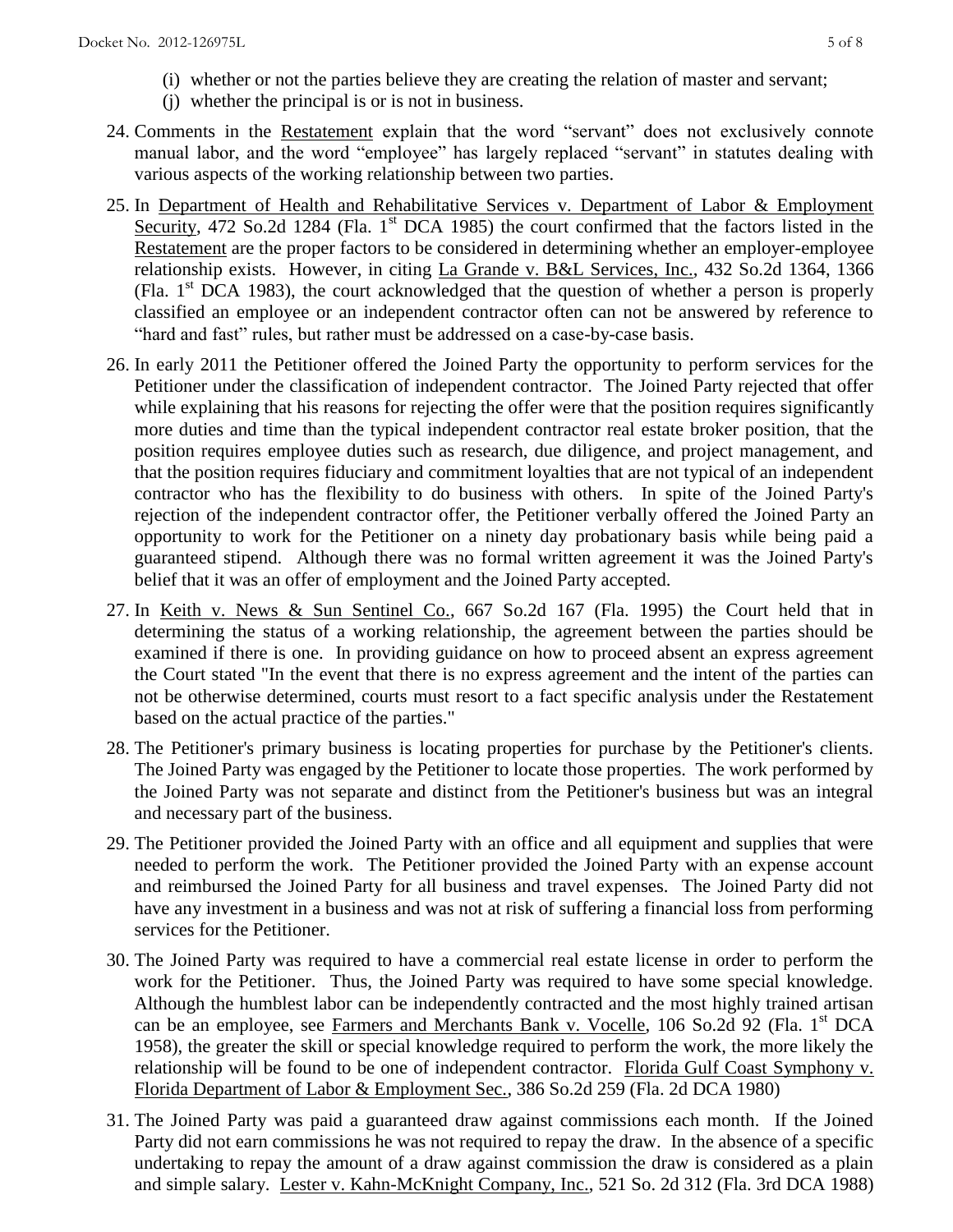The Joined Party was required to work full time by the Petitioner and during the time he was not able to work due to surgery, he was not paid by the Petitioner. Therefore, the Joined Party was paid by time worked rather than based on production or by the job. Section 443.1217(1), Florida Statutes, provides that the wages subject to the Reemployment Assistance Program Law include all remuneration for employment including commissions, bonuses, back pay awards, and the cash value of all remuneration in any medium other than cash.

- 32. The Joined Party performed services for the Petitioner from February 2011 until the end of August 2012, a period of approximately one and one-half years. Either party could terminate the relationship at any time without incurring liability for breach of contract. These facts reveal the existence of an at-will relationship of relative permanence. The Petitioner frequently threatened the Joined Party with termination and eventually terminated the Joined Party. In Cantor v. Cochran, 184 So.2d 173 (Fla. 1966), the court in quoting 1 Larson, Workmens' Compensation Law, Section 44.35 stated: "The power to fire is the power to control. The absolute right to terminate the relationship without liability is not consistent with the concept of independent contractor, under which the contractor should have the legal right to complete the project contracted for and to treat any attempt to prevent completion as a breach of contract."
- 33. The Petitioner required the Joined Party to work full time, Monday through Friday, and required the Joined Party to attend meetings during some weekends. He was required to attend staff meetings each Monday morning. Thus, the Petitioner exercised control over when the work was performed. The Petitioner directed the Joined Party concerning how to perform the work, required the Joined Party to submit weekly reports, traveled with the Joined Party to some appointments with clients, and generally "micro managed" the Joined Party. Thus, the Petitioner exercised control over how the work was performed. Whether a worker is an employee or an independent contractor is determined by measuring the control exercised by the employer over the worker. If the control exercised extends to the manner in which a task is to be performed, then the worker is an employee rather than an independent contractor. In Cawthon v. Phillips Petroleum Co., 124 So 2d 517 (Fla. 2d DCA 1960) the court explained: Where the employee is merely subject to the control or direction of the employer as to the result to be procured, he is an independent contractor; if the employee is subject to the control of the employer as to the means to be used, then he is not an independent contractor.
- 34. It is concluded that the Joined Party performed services for the Petitioner as an employee of the Petitioner retroactive to February 3, 2011.
- 35. Section 443.036(21), Florida Statutes, defines "Employment" to mean a service subject to the chapter under s. 443.1216 which is performed by an employee for the person employing him or her.
- 36. Although it is concluded that the Joined Party performed services for the Petitioner as an employee rather than as an independent contractor, certain types of employment are exempt from coverage under the Florida Reemployment Assistance Law.
- 37. 443.1216(13)(n), Florida Statutes, provides that service performed by an individual for a person as a real estate salesperson or agent is exempt from coverage under the law if all of the service is performed for remuneration solely by way of commission.
- 38. It is the Petitioner's position that the Joined Party was paid a draw or advance against commissions and, since the Joined Party is a licensed real estate agent, the amounts paid to the Joined Party by the Petitioner are exempt from coverage under the law. It is undisputed that the draws were not considered to be a loan against future commissions and that the Joined Party is not required to repay any of the draws even though his total earned commissions were only \$2,000.
- 39. In Realty Management Corporation v. Fla. Dept. of Labor and Emp. Security, 380 So. 2d 1114 (Fla. 1st DCA 1980), the Court held that real estate salesmen who were paid a draw against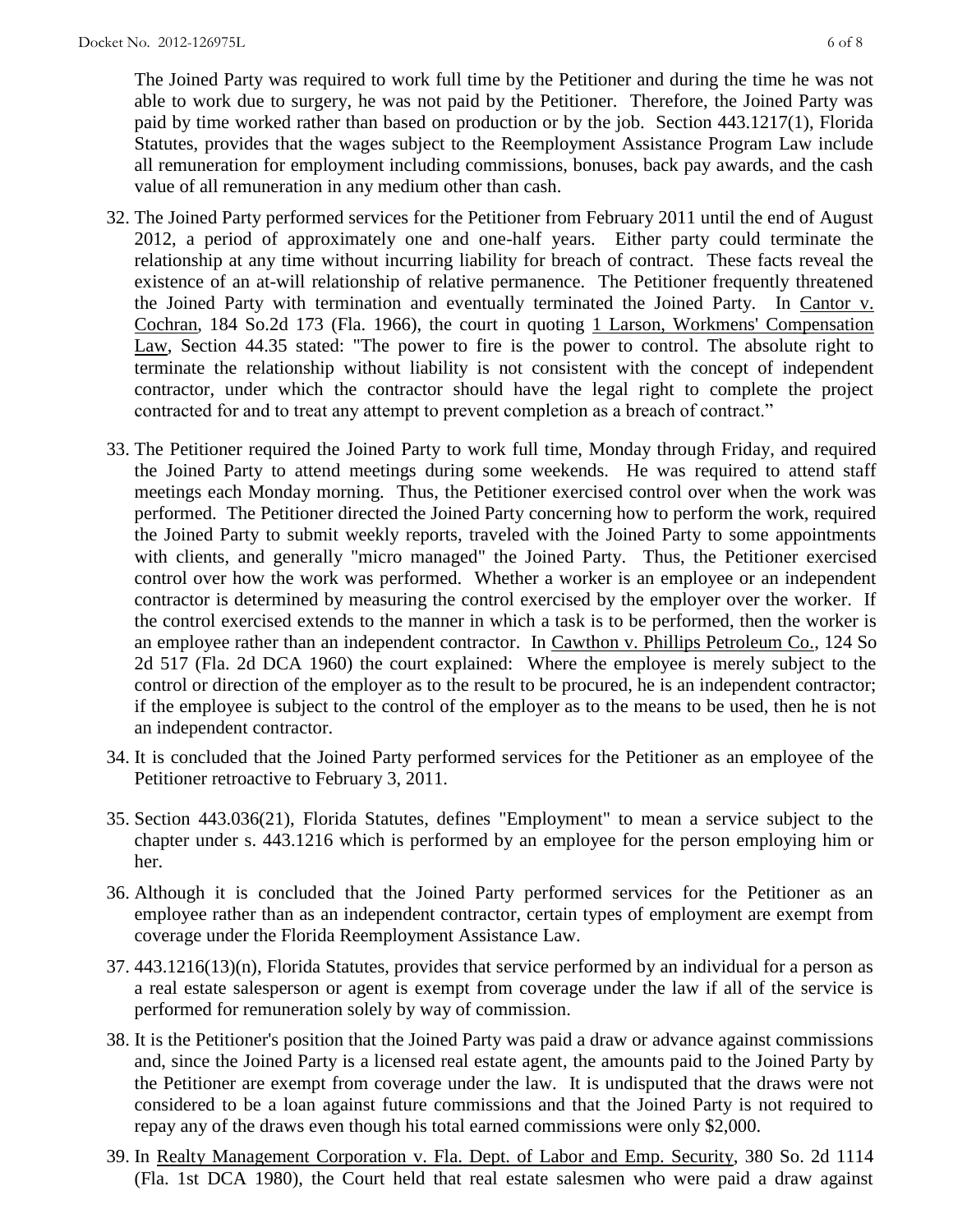commission, but were not required to repay excess draws, were not paid solely by way of commission and were not exempt from the Florida Unemployment Compensation Law.

40. It is concluded that the services performed for the Petitioner constitute insured employment retroactive to February 3, 2011.

**Recommendation:** It is recommended that the determination dated October 22, 2012, be AFFIRMED. Respectfully submitted on July 3, 2013.



R. O. SMITH, Special Deputy Office of Appeals

A party aggrieved by the *Recommended Order* may file written exceptions to the Director at the address shown above within fifteen days of the mailing date of the *Recommended Order*. Any opposing party may file counter exceptions within ten days of the mailing of the original exceptions. A brief in opposition to counter exceptions may be filed within ten days of the mailing of the counter exceptions. Any party initiating such correspondence must send a copy of the correspondence to each party of record and indicate that copies were sent.

Una parte que se vea perjudicada por la *Orden Recomendada* puede registrar excepciones por escrito al Director Designado en la dirección que aparece arriba dentro de quince días a partir de la fecha del envío por correo de la *Orden Recomendada*. Cualquier contraparte puede registrar contra-excepciones dentro de los diez días a partir de la fecha de envió por correo de las excepciones originales. Un sumario en oposición a contra-excepciones puede ser registrado dentro de los diez días a partir de la fecha de envío por correo de las contra-excepciones. Cualquier parte que dé inicio a tal correspondencia debe enviarle una copia de tal correspondencia a cada parte contenida en el registro y señalar que copias fueron remitidas.

Yon pati ke *Lòd Rekòmande* a afekte ka prezante de eksklizyon alekri bay Direktè Adjwen an lan adrès ki parèt anlè a lan yon peryòd kenz jou apati de dat ke *Lòd Rekòmande* a te poste a. Nenpòt pati ki fè opozisyon ka prezante objeksyon a eksklizyon yo lan yon peryòd dis jou apati de lè ke objeksyon a eksklizyon orijinal yo te poste. Yon dosye ki prezante ann opozisyon a objeksyon a eksklizyon yo, ka prezante lan yon peryòd dis jou apati de dat ke objeksyon a eksklizyon yo te poste. Nenpòt pati ki angaje yon korespondans konsa dwe voye yon kopi kourye a bay chak pati ki enplike lan dosye a e endike ke yo te voye kopi yo.

Shines b.

**SHANEDRA Y. BARNES, Special Deputy Clerk SHANEDRA Y. BARNES**, Special Deputy Clerk

**Date Mailed:**